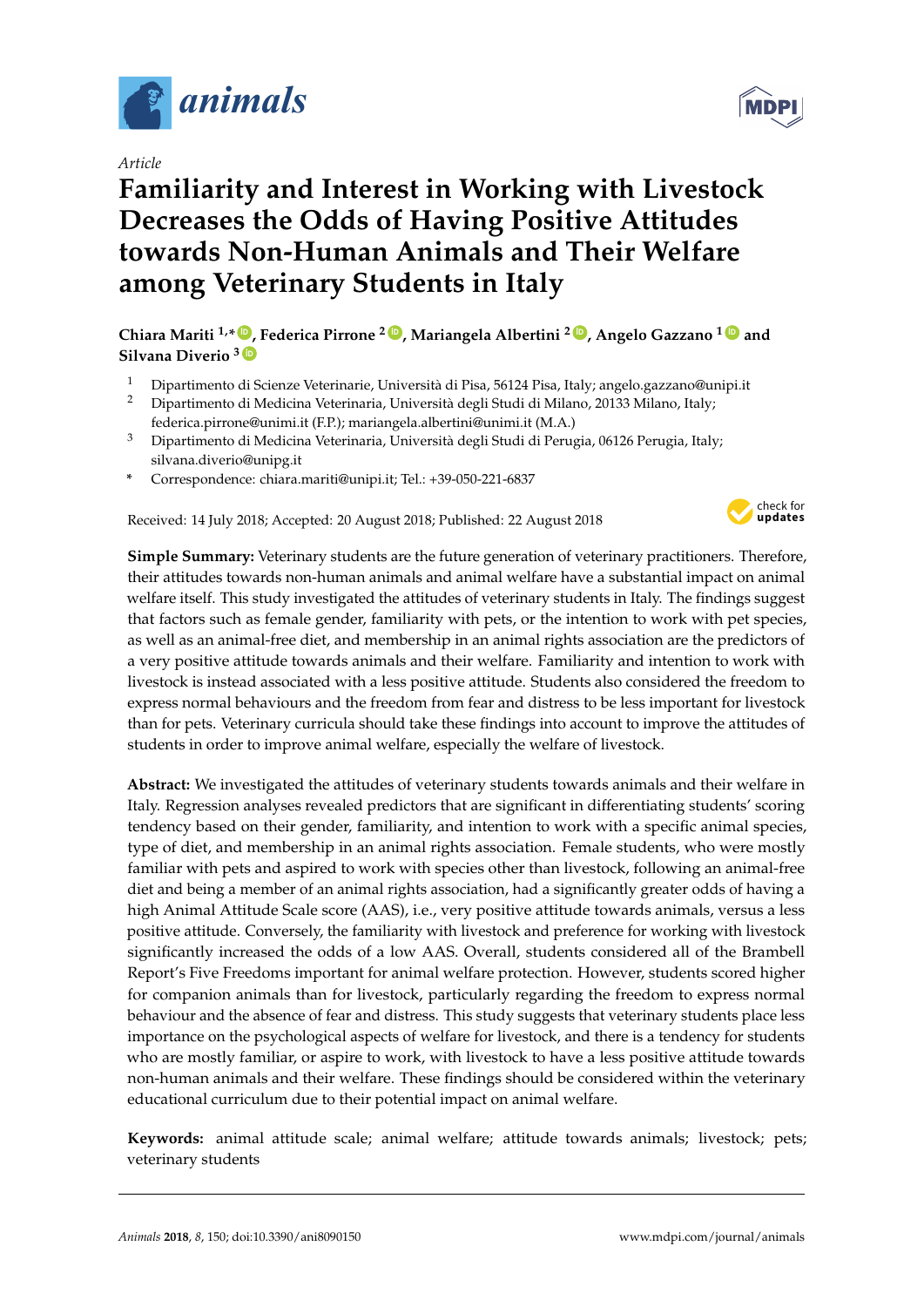## **1. Introduction**

Animal welfare has received increasing interest over the last decades, and it is now debated in the social, political, ethical, and scientific fields. Previously, there was great interest in the welfare of animals that are raised in intensive farm systems, which received strong criticism by the public [\[1\]](#page-8-0) and led to relevant changes in European legislation [\[2\]](#page-8-1) Then, the interest for animal welfare turned to other species and other issues that are related to the relationship of people with non-human animals, such as their use, moral consideration [\[3\]](#page-8-2), mental capacities [\[4\]](#page-8-3), and ability to feel pain [\[3\]](#page-8-2).

Veterinary practitioners have been ranked among the professional figures that are best positioned to ensure animal welfare [\[5\]](#page-8-4). They are perceived as guarantors of animals' health and thereby, their well-being [\[6\]](#page-8-5), and they have been traditionally considered as a reference for public opinion and policy design. When considering their paramount role in ensuring and protecting animal welfare, some research over previous years has investigated different features of the attitudes of veterinary practitioners towards animals and their welfare, and the factors that may affect these attitudes [\[7–](#page-8-6)[10\]](#page-9-0). Some studies have focused on veterinary students, who represent future veterinarians. Such studies, on the one hand, have confirmed the relevance of gender and previous experience with animals [\[11](#page-9-1)[,12\]](#page-9-2). On the other hand, several studies have warned about the loss of empathy in veterinary medicine students and a possible detached attitude towards patients, especially in their senior years [\[11](#page-9-1)[,13–](#page-9-3)[15\]](#page-9-4). The latter is probably not related to a decline in students' beliefs in animal sentience [\[16\]](#page-9-5), but similarly, to what occurs in human medicine students, to a sort of self-protection by becoming less empathetic with patients [\[17](#page-9-6)[,18\]](#page-9-7).

However, veterinarians are obliged to promote good animal welfare [\[19\]](#page-9-8), which is one major step on the path to improving preventive veterinary care. The current study investigated whether the attitudes of future veterinarians in three Italian Universities were compatible with the promotion of good animal welfare. This was achieved by surveying veterinary students to identify the individual and experiential factors that may affect their attitudes towards non-human animals and their well-being.

#### **2. Materials and Methods**

#### *2.1. Collection of Data*

The collection of data was performed using a questionnaire distributed by the authors in the three Italian veterinary schools where they are employed (Pisa, Milan, and Perugia). Paper questionnaires were distributed to all the students of each year course in the classroom at the beginning of the academic year 2016–2017 (1st week of lectures). Before completing the questionnaire, students were debriefed about the aim of the study, the anonymity, and the fact that the completion implied their consent to participate in the study. A few questionnaires were returned blank or mostly incomplete  $(n = 7)$ .

The questionnaire (presented in Appendix [A\)](#page-6-0) was composed mainly of multiple choice items, divided into three sections. The first section (questions 1–9) investigated the demographic features of respondents, adapting items from the questionnaire that was used by Serpell [\[12\]](#page-9-2) and kindly provided to us by the author: age, gender, year of course, origin, previous experience with animals, membership to an animal rights association, food restrictions, and preferred employment after graduation. The second section (questions 10–11) focused on the perception of the students about each of the Five Freedoms for the protection of livestock and pet animal welfare. The third section (question 12) consisted of items that aimed at assessing the students' attitudes towards non-human animals. The latter items were taken from questionnaires in English previously used in scientific literature and translated into Italian following the procedure of back-translation. The questionnaire used for the current study also included the 20-item Animal Attitude Scale (AAS), a validated scale [\[20\]](#page-9-9), as translated and modified by Gazzano [\[9\]](#page-9-10).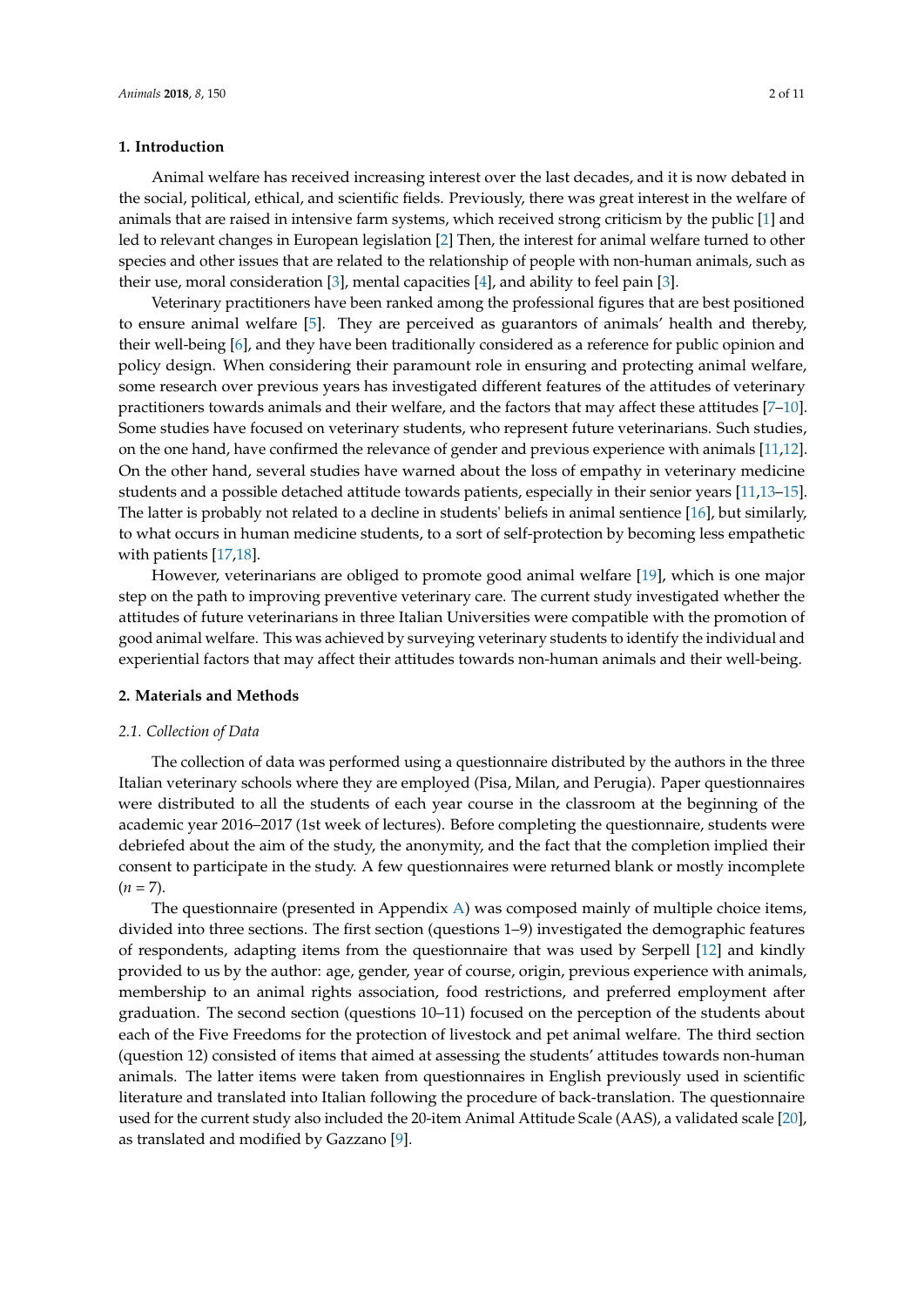## *2.2. Participants Demographics*

We collected valid reports from 876 students (92.6% of questionnaires received, for a total of 946), quite evenly distributed between provenances: Pisa 39.4%, Milan 34.6%, and Perugia 26.0%. Respondents ranged in age from 18 to 45 years, with a mean age of  $22 \pm 0.10$  years (mean  $\pm$  standard error), and the majority were female (75.5%). There was a good spread across the course years, with the highest percentage of students attending the second year (31.2%). Eighteen per cent of respondents attended the first year, 19.3% were third-year students, 17.0% were fourth-year students, 13.1% were fifth-year students, and only 1.1% were attending a supplementary year of study.

Participants came from all over Italy, although the majority came from the Central regions (46.4%) or from Northern Italy (41.1%), and only 10.0% had lived in the Southern regions. Just 2.5% of the sample came from a country other than Italy. As for the kind of environment, respondents had mostly lived in urban (42.4%), rather than rural (26.7%) or suburban (29.1%), settings.

Most students had had ongoing experience in caring (keeping or owning) for dogs (23.4%), cats (18.6%), small mammals (13.9%), or fish (12.2%). About 9% of the students reported continuous experience with birds, 6.6% with poultry, and 6% with horses/ponies. A smaller proportion of respondents (10.0%) cared for other species (amphibians, pigs, ruminants, reptiles) on an ongoing basis.

Almost one-third (32.5%) of students intended to work with dogs after graduation, and over one-third (34.2%) aspired to work in mixed practice (e.g., production animals and pets). About 13% of respondents intended to work in the area of horses and farm animals, 7.2% aspired to work in exotic practice, and 12.8% wished to be involved in other working areas once graduated.

While almost three-quarters of veterinary students (71.6%) were omnivorous, 10.9% did not eat meat, and 10% ate neither meat nor fish for ethical reasons. Only 2.8% of students were vegan and 4.5% followed other types of diet. The vast majority of respondents (88.6%) were not members of any animal rights association.

#### *2.3. Statistical Analysis*

Statistical analyses were performed while using SPSS version 25.0 (IBM Corp., Armonk, NY, USA). Values are reported as means  $\pm$  SE. The total scores were calculated and Cronbach's alpha was used to estimate internal consistency [\[21\]](#page-9-11). For ease of interpretation, the scores were converted to the percentage of maximum possible (POMP) [\[22\]](#page-9-12), where 0 and 100 represent the lowest and highest possible scale scores, respectively.

Using non-parametric statistics (Mann-Whitney and Kruskal-Wallis with Bonferroni's correction tests), we tested for differences in scoring the tendency of students as a preliminary screening. Ordinal Logistic Regression (OLR) models were then developed to assess the association between the AAS score (dependent variable, Y) and each of the potential risk factors (independent variables, X) for which there were significant differences in the answering tendency of students. Model Fitting was tested with the −2 log likelihood (−2LL) method for the intercept-only and final models. The Wald  $\chi^2$  test was performed to evaluate which predictors were statistically significant. The odds ratio (OR) for the predictors was calculated to evaluate the strength of such relationships. The Test of Parallel Lines was used to assess the proportional odds assumption. A two-sided  $p < 0.05$  was considered to be statistically significant.

#### **3. Results**

#### *3.1. Scores on Brambell Report's Five Freedoms*

Concerning livestock, the students' average score on the Brambell Report's Five Freedoms was  $23.22 \pm 0.09$  out of 25, with a good Cronbach's alpha score of 0.84. As for companion animals, the score was  $23.47 \pm 0.08$  out of 25, showing very good reliability (Cronbach's alpha = 0.86). A statistical difference was found between these two scores (Mann-Whitney  $U = 357813$ ,  $p = 0.008$ ) and the pairwise comparisons revealed, that, in particular, students consider that the freedom to express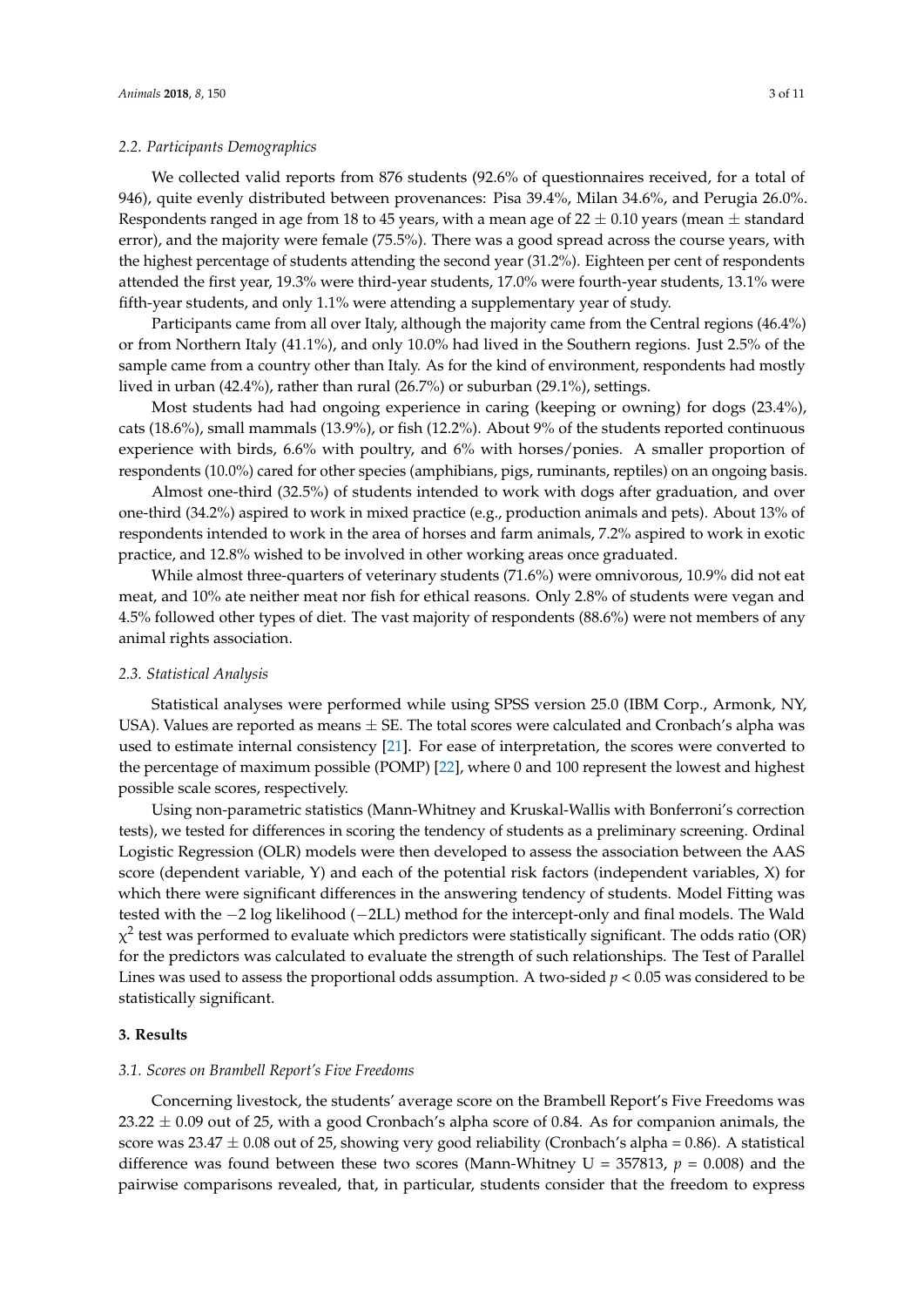normal species-specific behaviour (mean score  $4.60 \pm 0.021$  vs.  $4.48 \pm 0.023$ , companion animals vs. livestock, Mann-Whitney U = 350639, *p* = 0.001) and the freedom from fear and distress (mean score  $4.72 \pm 0.019$  vs.  $4.63 \pm 0.021$ , companion animals vs. livestock, Mann-Whitney U = 352866,  $p = 0.001$ ) are less important for the welfare of livestock than for companion animals. Female students had higher scores for both companion (23.70  $\pm$  0.09, Mann-Whitney U = 57.05,  $p = 0.001$ ) and livestock  $(23.50 \pm 0.09)$ , Mann-Whitney U = 53560,  $p = 0.001$ ) than males (companion animals 22.73  $\pm$  0.21 and livestock 22.32  $\pm$  0.21). The gender was then submitted to OLR analyses. The likelihood ratio test revealed an improvement over the intercept-only model, demonstrating that the logistic model provided a better fit to the data both for production (−2 log likelihood of the intercept-only model = 1905.15;  $-2 \log$  likelihood of the final model = 1836.50,  $\chi^2$  = 68.64, df = 22,  $p$  = 0.001) and companion animals (−2 log likelihood of the intercept-only model = 1748.96; −2 log likelihood of the final model =  $1693.78$ ,  $\chi^2$  = 55.171, df = 22,  $p$  = 0.001).

The odds for the females scoring higher on production and companion animals were 2.24 and 2.61 greater than the odds for males, respectively (Table [1\)](#page-3-0). The proportional odds assumption held because the significance of Chi-Square statistic in the Test for Parallel Lines was >0.05 (companion animals −2 log likelihood = 1401.13, χ <sup>2</sup> = 292.65, df = 286, *p* = 0.38; livestock −2 log likelihood = 1538.18,  $\chi^2$  = 298.32, df = 286, p = 0.29).

**Table 1.** Parameter estimates according to the scores on the Brambell Report's Five Freedoms.

<span id="page-3-0"></span>

| <b>Score</b>      | Predictor                      | B                      | <b>SE</b>   | Wald | df             | Sig.         | OR   | 95% CI for OR      |             |
|-------------------|--------------------------------|------------------------|-------------|------|----------------|--------------|------|--------------------|-------------|
|                   |                                |                        |             |      |                |              |      | <b>Lower Limit</b> | Upper Limit |
| Livestock         | $sex = female$<br>$sex = male$ | 0.81<br>0 <sup>a</sup> | 0.19 17.86  |      | $\overline{1}$ | $0.001$ 2.24 |      | 1.54               | 3.25        |
| Companion animals | $sex = female$<br>$sex = male$ | 0.96<br>0 <sup>a</sup> | 0.186 26.47 |      |                | 0.001        | 2.61 | 1.81               | 3.77        |

Significance:  $p < 0.05$ . B: regression coefficient, SE: standard error of the mean, OR: odds ratio, CI: confidence interval. <sup>a</sup> This parameter was set to zero because it is redundant.

#### *3.2. Animal Attitude Scale Scores*

The participants in this study showed a mean score of  $66.88 \pm 0.28$  out of 100 on the AAS, with a good Cronbach's alpha score of 0.81.

The scoring tendencies differed significantly by gender, year of course, familiarity with an animal species, favourite animal species to work with, diet, and membership of an animal rights organization. In particular, females scored higher than males (68.40  $\pm$  0.28 vs. 62.17  $\pm$  0.63, Mann-Whitney U = 41316,  $p = 0.001$ ), as did students with continuous experience with dogs (67.34  $\pm$  0.31, Mann-Whitney  $U = 50808$ ,  $p = 0.001$ ), cats (67.36  $\pm$  0.34, Mann-Whitney  $U = 96323$ ,  $p = 0.009$ ), or fish (67.55  $\pm$  0.38, Mann-Whitney  $U = 98373$ ,  $p = 0.042$ ) when compared to those without a particular experience with these species (65.10  $\pm$  0.60, 66.06  $\pm$  0.46, 66.42  $\pm$  0.41 for dogs, cats, and fish, respectively). On the contrary, students who were familiar with ruminants had a lower score  $(64.50 \pm 1.07)$  when compared to those who were not  $(67.11 \pm 0.25)$  (Mann-Whitney U = 25223,  $p = 0.014$ ).

At the same time, students who aspired to work with livestock after graduation had lower scores than students who intended to work with any other species (Kruskal-Wallis test  $\chi^2$  = 54.646, df = 4,  $p = 0.001$ .

Students who were members of an animal rights organization had significantly higher scores  $(75.29 \pm 1.96)$  than those who were not  $(66.35 \pm 0.29)$  (Mann-Whitney U = 8701, *p* = 0.001).

These variables, for which there were differences in the scoring tendencies of students, were submitted to the OLR analysis. The explanatory variables improved the model, because unexplained variation decreased from 3921.98 in the model with only the intercept, to 3634.60, and the difference (287.38) was statistically significant (*p* < 0.001).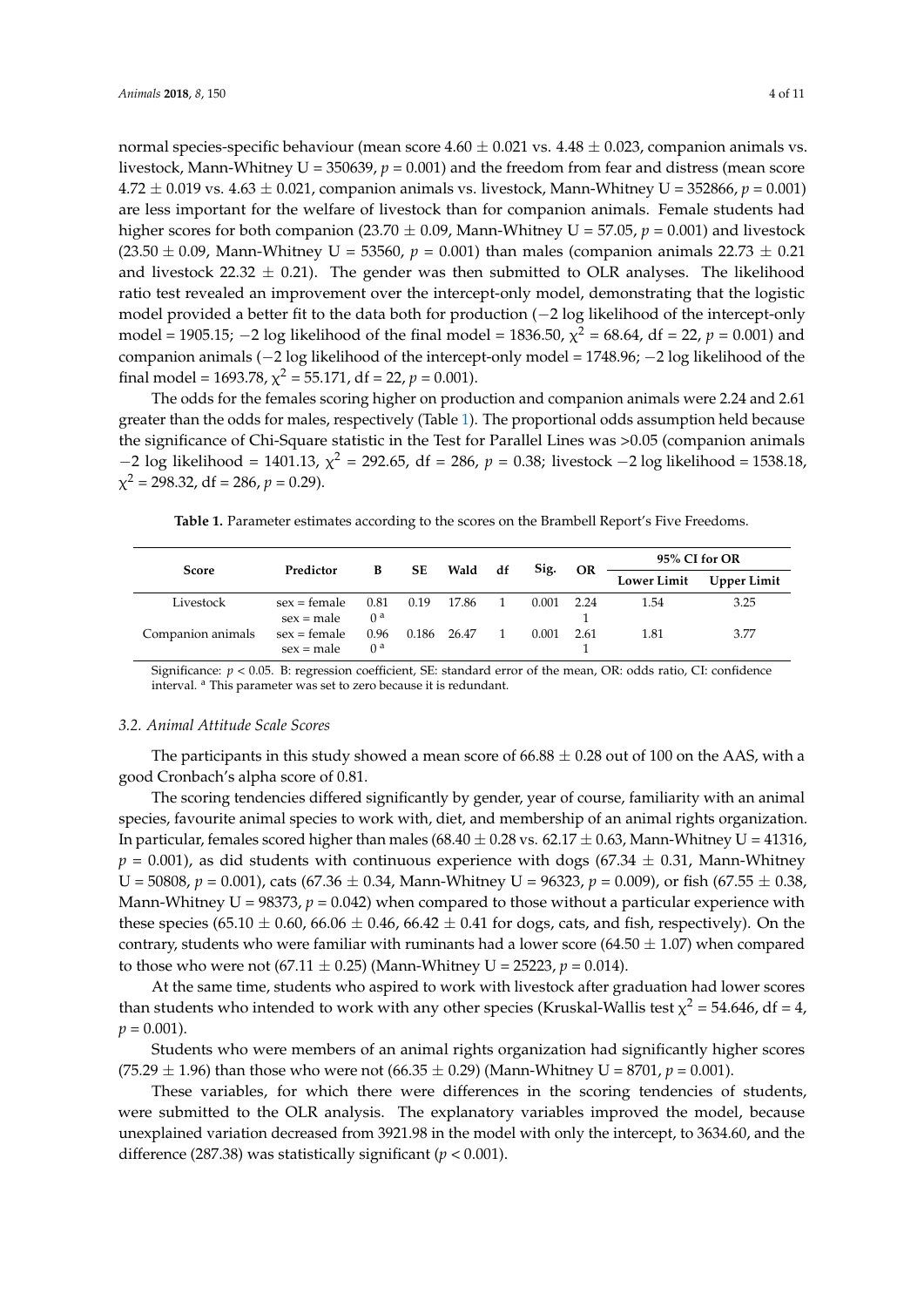There was strong evidence of an association between the AAS total score and the following variables: gender, familiarity with a species, being a member of an animal rights association, following a particular diet for ethical reasons, and the willingness to work with a specific species after graduation (Table [2\)](#page-4-0). Females were over twice as likely to score high on the AAS than males. Students who were familiar with dogs and cats were approximately 1.5 times more likely to have a higher AAS score than students who were not familiar with these species, while familiarity with ruminants decreased the odds of scoring high on the AAS by 1.7 times. Being a member of an animal association increased the odds of having a higher level of AAS score by a factor of 4.4.

The results regarding the predictor "diet" show that the students who did not eat some type of animal product for ethical reasons had a higher probability of obtaining high scores. The more animal products students that eliminated from their diet, the higher the probability of obtaining high scores. Lastly, on average, the willingness to work with horses, pets, exotic animals, or mixed species, once graduated, increased the odds of having a higher AAS score by approximately three times when compared to those willing to work with livestock.

<span id="page-4-0"></span>**Table 2.** Ordinal Logistic Regression model result predicting students Animal Attitude Scale (AAS) scoring tendencies.

|                                             | B              | <b>SE</b> | Wald   | df           | Sig.  | <b>OR</b> | 95% CI for OR      |                    |
|---------------------------------------------|----------------|-----------|--------|--------------|-------|-----------|--------------------|--------------------|
| Predictor                                   |                |           |        |              |       |           | <b>Lower Limit</b> | <b>Upper Limit</b> |
| $Sex = female$                              | 1.006          | 0.169     | 35.444 | 1            | 0.001 | 2.736     | 1.964              | 3.810              |
| $Sex = male$                                | 0 <sup>a</sup> |           |        |              |       |           |                    |                    |
| Familiarity with dogs = yes                 | 0.495          | 0.176     | 7.872  | $\mathbf{1}$ | 0.005 | 1.640     | 1.161              | 2.320              |
| Familiarity with $dogs = no$                | 0 <sup>a</sup> |           |        |              |       |           |                    |                    |
| Familiarity with $\text{cats} = \text{yes}$ | 0.391          | 0.143     | 7.526  | $\mathbf{1}$ | 0.006 | 1.479     | 1.118              | 1.960              |
| Familiarity with $cats = no$                | 0 <sup>a</sup> |           |        |              |       |           |                    |                    |
| Familiarity with ruminants $=$ no           | 0.533          | 0.248     | 4.608  | $\mathbf{1}$ | 0.032 | 1.703     | 1.047              | 2.770              |
| Familiarity with ruminants = yes            | 0 <sup>a</sup> |           |        |              |       | 1         |                    |                    |
| Animal rights association membership = yes  | 1.476          | 0.505     | 8.526  | 1            | 0.004 | 4.375     | 1.625              | 11.782             |
| Animal rights association membership = no   | 0 <sup>a</sup> |           |        |              |       |           |                    |                    |
| Vegan diet                                  | 3.053          | 0.528     | 33.397 | $\mathbf{1}$ | 0.001 | 21.172    | 7.518              | 59.623             |
| Meat and fish-free diet                     | 1.768          | 0.541     | 53.983 | 1            | 0.001 | 5.862     | 3.657              | 9.395              |
| Meat-free diet                              | 1.422          | 0.231     | 37.826 | 1            | 0.001 | 4.144     | 2.634              | 6.520              |
| Omnivorous diet                             | 0 <sup>a</sup> |           |        |              |       | 1         |                    |                    |
| Career preference = horses                  | 1.730          | 0.370     | 21.903 | 1            | 0.001 | 5.643     | 2.734              | 11.658             |
| Career preference = pets                    | 1.668          | 0.312     | 28.497 | 1            | 0.001 | 5.3011    | 2.873              | 9.789              |
| Career preference = mixed species           | 1.395          | 0.310     | 20.259 | $\mathbf{1}$ | 0.001 | 4.033     | 2.197              | 7.402              |
| Career preference = exotic species          | 1.389          | 0.379     | 13.450 | $\mathbf{1}$ | 0.001 | 4.012     | 1.910              | 8.431              |
| Career preference = others                  | 0.533          | 0.248     | 4.608  | 1            | 0.032 | 1.703     | 1.047              | 2.770              |
| Career preference = livestock               | 0 <sup>a</sup> |           |        |              |       |           |                    |                    |

Significance:  $p < 0.05$ . B: regression coefficient. SE: standard error of the mean, OR: odds ratio, CI: confidence interval. <sup>a</sup> This parameter was set to zero because it is redundant.

The  $-2LL$  parallel regression assumption yielded  $\chi^2$  statistics > 0.05, indicating that the proportional odds assumptions for the full-model was upheld (−2 log likelihood = 2176.01,  $\chi^2$  = 1458.60, df = 1584,  $p$  = 0.989).

## **4. Discussion**

An increasing number of studies have documented that attitudes towards non-human animals, the perception of their welfare, and levels of empathy towards them can be influenced by a multitude of factors. These factors can be either features of the person or of the non-human animal.

Concerning how the features of a person affect his/her attitudes towards animals, many factors have been investigated and have been shown to be relevant. Among these, gender is of particular importance. The findings of the current study are in agreement with previous research, showing that female gender is commonly associated with more empathetic views towards animals, more concern for animal welfare issues, and, generally speaking, better attitudes towards animals when compared to male gender [\[20](#page-9-9)[,23–](#page-9-13)[25\]](#page-9-14). Although this gender bias is common, it can vary in young people [\[26\]](#page-9-15) and cultural contexts [\[27–](#page-9-16)[29\]](#page-9-17). Similarly, previous studies on veterinary students in the USA, Australia,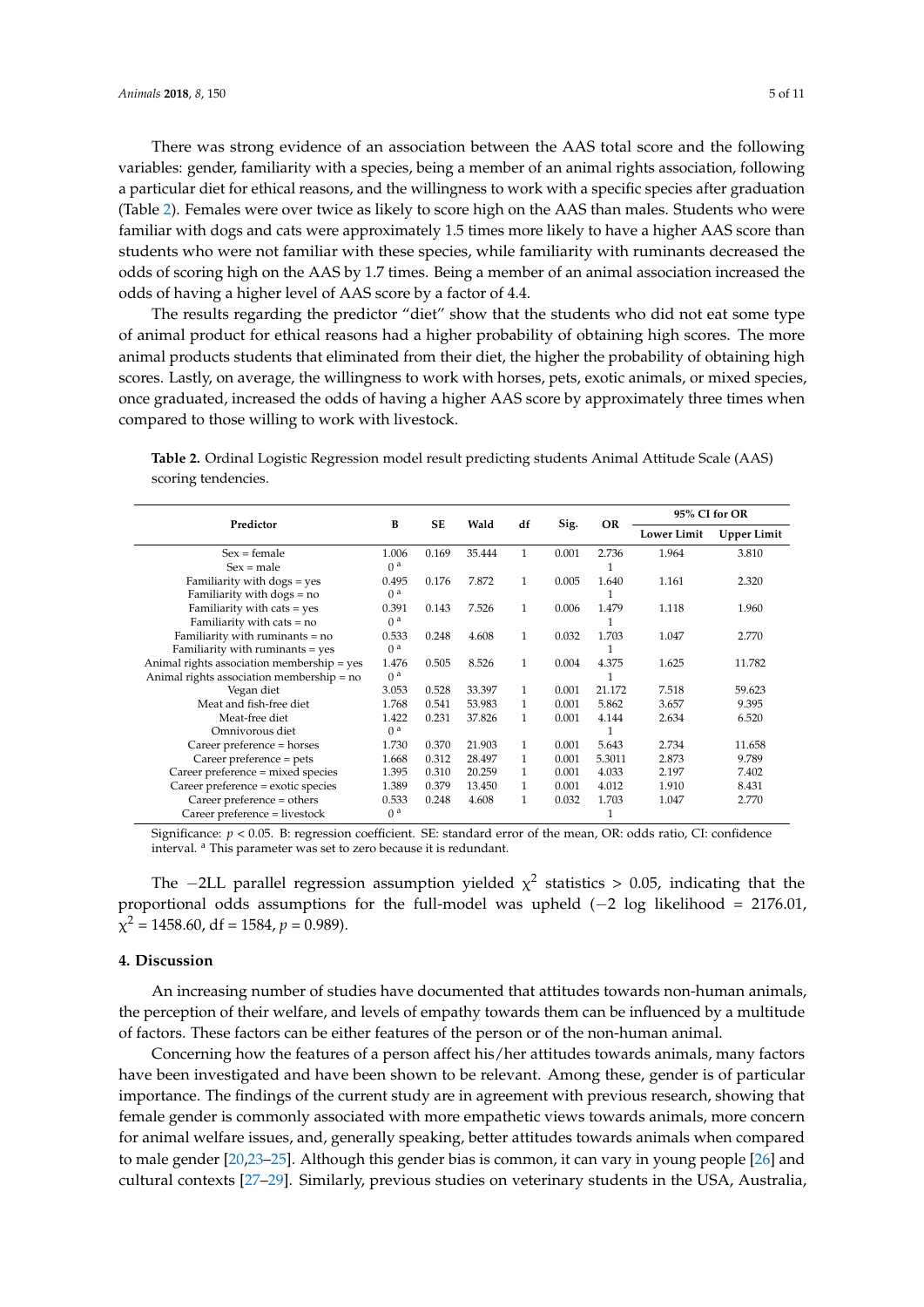and New Zealand have confirmed that female students have more positive attitudes towards animal welfare [\[12](#page-9-2)[,30\]](#page-9-18), whilst divergent results were found in Asian veterinary students [\[31](#page-9-19)[,32\]](#page-10-0).

Previous experience with animals is another factor that significantly influences people's attitudes towards animals. As previously reported in veterinary students [\[12\]](#page-9-2), as well as in other populations [\[20](#page-9-9)[,24](#page-9-20)[,33\]](#page-10-1), we found a link between having experience in farm/rural context and a reduced concern for animal rights and animal welfare issues (e.g., less aversion to hunting, to the use of traps and live animals for medical training, and, in general, a more utilitarian view). Also, the willingness to work with livestock animals was associated with less positive attitudes towards non-human animals and their welfare. This finding is in line with a previous study that was performed in the USA [\[19\]](#page-9-8), in which veterinary students aspiring to work with food animals considered more procedures to be humane for all species than did students aspiring to work with small animals. It is likely that these retrospective and prospective factors are related to one another, as the familiarity with a certain species increases the likelihood of working with it [\[5,](#page-8-4)[12\]](#page-9-2).

The most remarkable findings of the current study concern the features of the animals: the results suggest that veterinary students in Italy show different attitudes towards the welfare different species depending on the common use of the species.

Specifically, respondents considered the freedom to express normal species-specific behaviours and the freedom from fear and distress less important for the welfare of livestock animals when compared to the welfare of pets. Previous research on different human populations has found that species that are phylogenetically close to man (apes) or that display human-like behaviours and habits (e.g., dogs and cats), as well as animals that are considered to be beauty symbols or rare and vulnerable, tend to evoke more empathetic responses, and therefore, are likely to be preferred and better treated when compared to more distant animals (reptiles, fishes, and invertebrates) [\[26,](#page-9-15)[34–](#page-10-2)[38\]](#page-10-3). The utility that certain animals have for man does not seem to evoke this kind of response—lab mice and rats, despite their utility and relative closeness, do not evoke affection or concern for their condition [\[39\]](#page-10-4). It is remarkable that in the current study, a different attitude towards livestock versus pet welfare was found for the Brambell Report's Five Freedoms with regard to those freedoms that involve the psychological aspects of welfare [\[9\]](#page-9-10). As for other categories of people, even veterinary students seem to distinguish between "animals good to think with" and "animals good to eat" [\[40\]](#page-10-5). In fact, it is well known that loving animals and eating meat is a moral conflict (the meat-paradox [\[3\]](#page-8-2)). However, this morally troublesome behaviour is somewhat resolved by categorizing certain animals as food, and thus seeing them as insensitive to pain and unworthy of moral consideration [\[41\]](#page-10-6). Something similar seems to also occur among veterinary students. For instance, veterinary students in the USA were more likely to believe that dogs and cats have cognitive abilities than farm animals, and they considered various procedures to be more humane for farm mammals than for dogs and cats [\[19\]](#page-9-8). The attitudes of veterinary students towards the welfare of different species of farm animals should also be found [\[5\]](#page-8-4), and further research is required to better deal with these attitudes.

The species of an animal is also relevant for some of the risk factors found for the AAS score. In the current study, as already suggested by Serpell [\[12\]](#page-9-2), previous experience with animals does affect the attitudes of veterinary students towards them, but the kind of influence varies according to the species. Here, we found that familiarity with companion animals—in terms of ownership—was associated with a higher level of conferral of emotions to animals [\[42\]](#page-10-7), which appeared to lead to a more pro-animal attitude [\[43\]](#page-10-8). Menchetti [\[44\]](#page-10-9) also suggested that different attitudes to owned animals could be influenced by the perception of their personalities by owners.

Overall, this study found great similarities to other studies that were carried out on the attitudes towards animals of veterinary students in other Western countries [\[11](#page-9-1)[,12](#page-9-2)[,19](#page-9-8)[,30\]](#page-9-18). Previous studies have highlighted gaps in the teaching of animal welfare, which possibly impair veterinary competency in the area [\[45\]](#page-10-10). European Union (EU) legislation requires that veterinary surgeons acquire an adequate knowledge of the behaviour and protection of animals [\[46\]](#page-10-11), highlighting the relevance of veterinary training for the prevention of some poor animal welfare issues [\[47\]](#page-10-12). This study suggests that future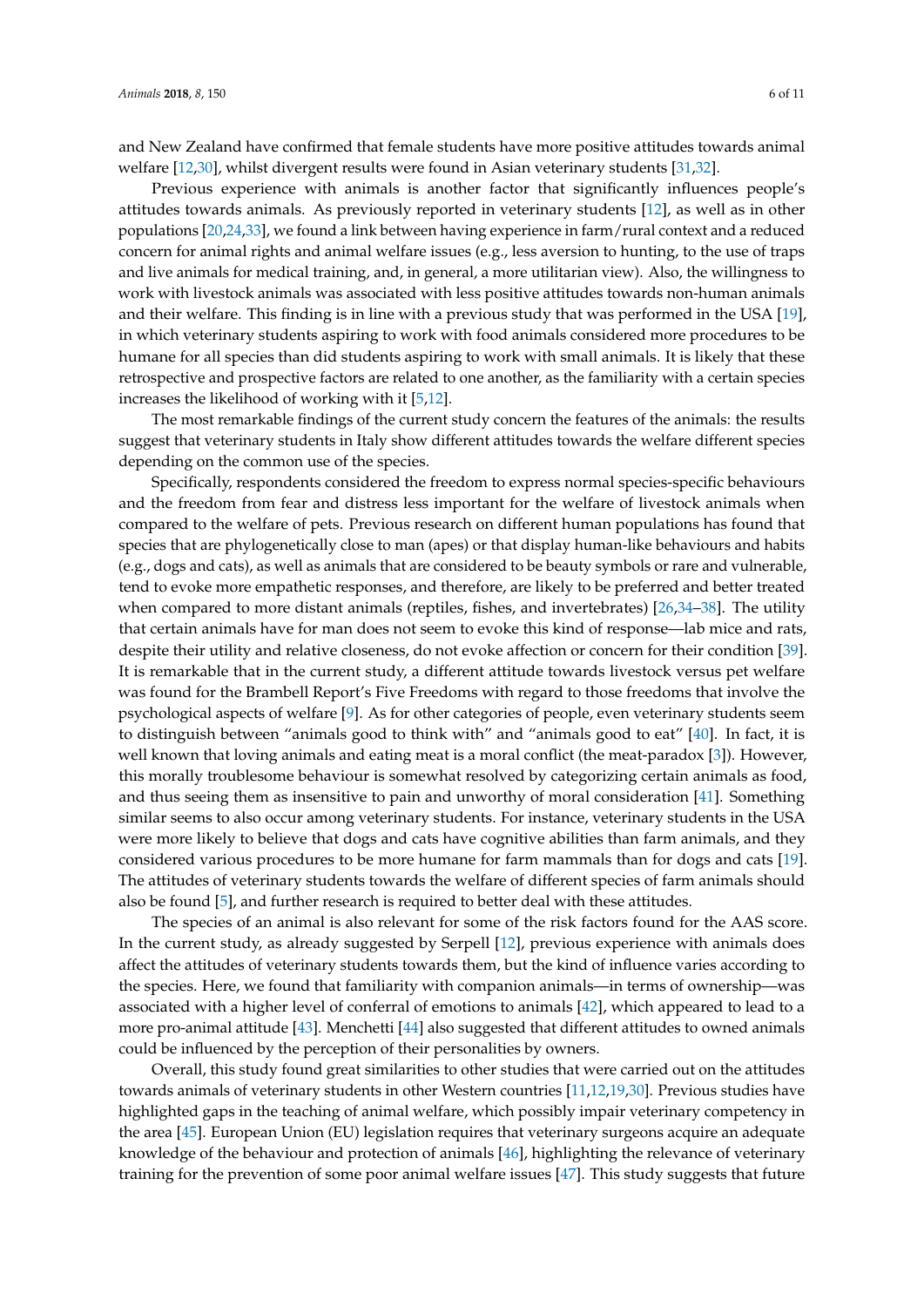veterinarians who will work with livestock have a worse attitude towards their patients and a lower consideration for the psychological aspects of their patients' welfare, when compared to future small animal veterinary surgeons. These points should be taken into account in the veterinary curricula, including in the education of veterinary students, where more effort to improve the attitudes towards non-human animals and animal welfare should be made. Veterinary students should be trained about issues relating to the physiological and ethological needs of farm animals, as well as to carry out an assessment of relevant welfare requirements and outcomes, and to promote interest among farmers in their welfare-related management and to support those with poor outcomes with remedial action [\[48\]](#page-10-13). Training veterinary students for these skills has to be carried out properly and effectively in order to improve the knowledge and attitude of future generations of veterinarians. This will indirectly increase farm animals' welfare, preventing animal health-related threats and minimizing environmental impacts, in support of the EU Sustainable Development Strategy [\[49\]](#page-10-14). A more structured teaching animal welfare in veterinary curricula is also required for those students who will deal with small animals in the future [\[50\]](#page-10-15), especially if their specialization does not include behaviour [\[9](#page-9-10)[,50\]](#page-10-15).

## **5. Conclusions**

The findings of this study confirm that attitudes of veterinary students towards non-human animals and animal welfare in Italy, as in previously investigated countries, is largely influenced by the features of the respondent and of the animal. Familiarity with livestock animals as well as the willingness to work with them are risk factors for developing a less positive attitude. Previous studies highlighted a reduced sensitivity of veterinary students to non-human animals and their welfare over the years of their course [\[11](#page-9-1)[,13](#page-9-3)[,14\]](#page-9-21). Hazel [\[15\]](#page-9-4) found that attendance to a course on animal welfare was effective in improving attitudes towards certain animal species, but these positive results are not universally shared [\[5](#page-8-4)[,51\]](#page-10-16). Taken together, all of this knowledge suggests that more effort should be devoted in veterinary curricula to indirectly enhance the welfare of farm species to convince students that, in today's livestock farming, it is not just about the survival of the animals, but, above all, it is about the quality of their lives [\[52\]](#page-10-17).

**Author Contributions:** Conceptualization, C.M.; Methodology and Investigation, C.M., F.P., A.G., M.A. and S.D.; Formal analysis, F.P.; Data curation, C.M.; Writing-Original Draft Preparation, C.M. and S.D.; Writing-Review & Editing, F.P., A.G. and M.A.

**Funding:** This research received no external funding.

**Acknowledgments:** The authors wish to thank all the students who filled in the questionnaire and the people who helped in the collection: Lorenzo Palandri, Laura Menchetti, and Martina Iaboni.

**Conflicts of Interest:** The authors declare no conflict of interest.

## <span id="page-6-0"></span>**Appendix.**

- 1. Which year of course are you attending:  $\Box$  1  $\Box$  2  $\Box$  3  $\Box$  4  $\Box$  5  $\Box$  Other
- 2. Age: \_\_\_\_\_\_
- 3. Gender:  $\square$  Male  $\square$  Female
- 4. Which of the following would best describe your background?
- $\Box$  Predominantly rural  $\Box$  Predominantly urban  $\Box$  Predominantly suburban  $\Box$  Other
- 5. Where did you mainly live before attending the University?
- $\Box$  Italian Region \_\_\_\_\_\_\_\_  $\Box$  Foreign Country

6. With which of the following kinds of animals have you had continued experience (please check all that apply)?

 $\Box$  Dog(s)  $\Box$  Cat(s)  $\Box$  Horse(s), Pon(ies)  $\Box$  Cattle, sheep, goat(s)  $\Box$  Pig(s)  $\Box$  Poultry  $\Box$  Small mammals (rabbits, hamsters, etc.)  $\Box$  Cage birds/parrots  $\Box$  Reptiles/amphibians  $\Box$  Other\_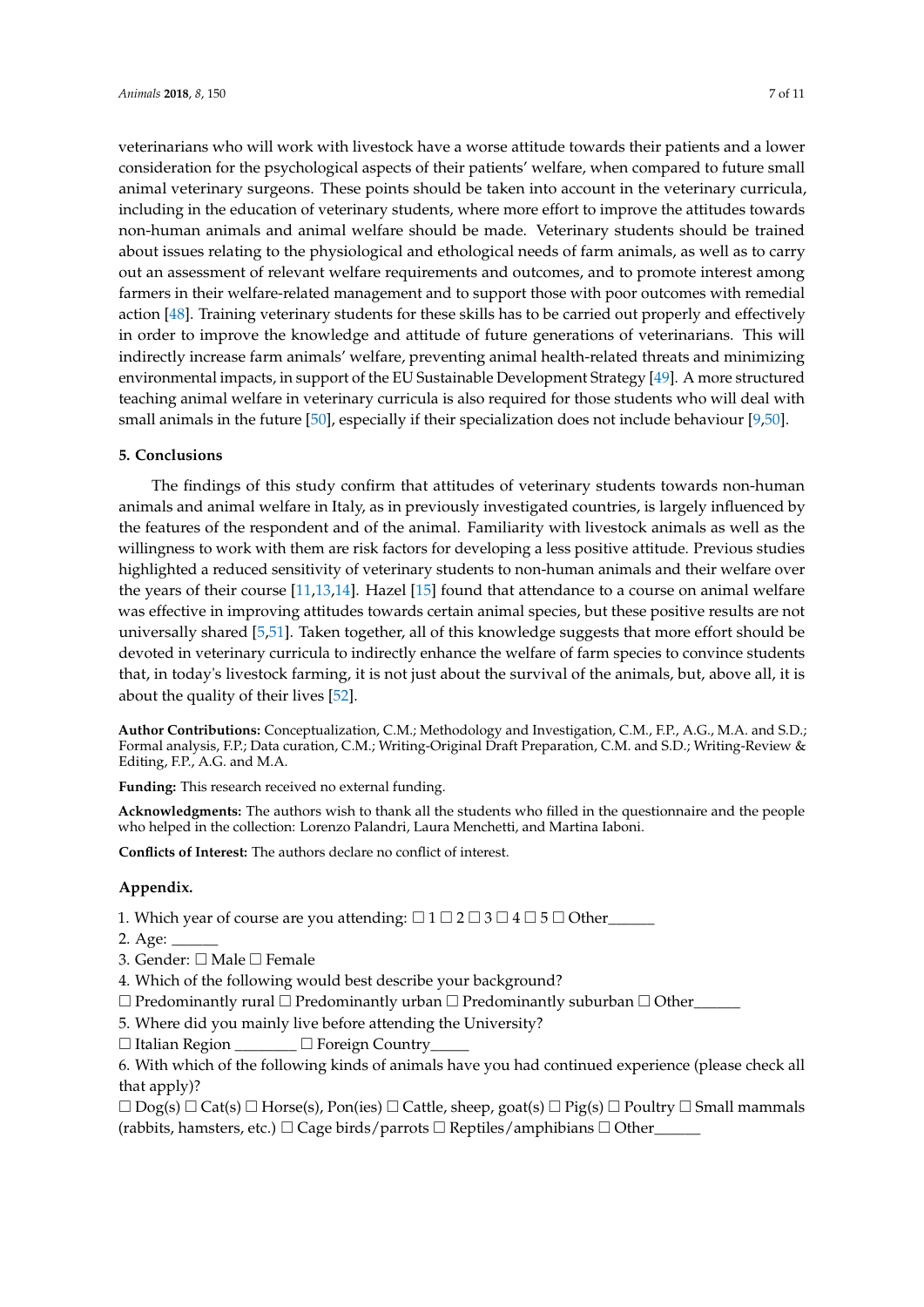7. From the following list, please indicate your preferred type of employment after you graduate from veterinary school:  $\Box$  Farm animals (cattle, pigs, poultry, etc.)  $\Box$  Equine practice  $\Box$  Small animal practice  $\Box$  Mixed practice  $\Box$  Exotics/special species  $\Box$  Other

8. Have you ever been on a diet excluding some food of animal origin for ethical reasons (not for health reasons or taste preferences):  $\Box$  No  $\Box$  Yes, a diet without any product of animal origin  $\Box$  Yes, a diet without meat and fish  $\Box$  Yes, a diet without meat  $\Box$  Yes, other

9. Have you ever been a member of an animal rights association?  $\square$  No  $\square$  Yes, which?

10. In your opinion, how important for the welfare of farm animals are each of the following freedoms listed in the Brambell report in 1965?

|                                                 | Not at All<br>Important | Slightly<br>Important | Fairly<br>Important | <b>Very</b><br>Important | Extremely<br>Important |
|-------------------------------------------------|-------------------------|-----------------------|---------------------|--------------------------|------------------------|
| Freedom from thirst, hunger, and poor nutrition |                         |                       |                     |                          |                        |
| Freedom from discomfort (suitable environment)  |                         |                       |                     |                          |                        |
| Freedom from pain, injury, or disease           |                         |                       |                     |                          |                        |
| Freedom to express (most) normal behaviour      |                         |                       |                     |                          |                        |
| Freedom from fear and distress                  |                         |                       |                     |                          |                        |

11. In your opinion, how important for the welfare of pet animals are each of the following freedoms listed in the Brambell report in 1965?

|                                                 | <b>Not at All</b> | Slightly  | Fairly | <b>Very</b>         | Extremely |
|-------------------------------------------------|-------------------|-----------|--------|---------------------|-----------|
|                                                 | Important         | Important |        | Important Important | Important |
| Freedom from thirst, hunger, and poor nutrition |                   |           |        |                     |           |
| Freedom from discomfort (suitable environment)  |                   |           |        |                     |           |
| Freedom from pain, injury, or disease           |                   |           |        |                     |           |
| Freedom to express (most) normal behaviour      |                   |           |        |                     |           |
| Freedom from fear and distress                  |                   |           |        |                     |           |

## 12. Please indicate your level of agreement/disagreement with each of the following statements

|                                                                                                                   | Strongly<br>Agree | Agree | Undecided Disagree | Strongly<br><b>Disagree</b> |
|-------------------------------------------------------------------------------------------------------------------|-------------------|-------|--------------------|-----------------------------|
| It is morally wrong to hunt wild animals just for sport                                                           |                   |       |                    |                             |
| I do not think that there is anything wrong with using<br>animals in medical research                             |                   |       |                    |                             |
| There should be extremely stiff penalties, including jail<br>sentences for people who participate in dog-fighting |                   |       |                    |                             |
| Wild animals, such as mink and raccoons, should not<br>be trapped and their skins made into fur coats             |                   |       |                    |                             |
| There is nothing morally wrong with hunting wild<br>animals for food                                              |                   |       |                    |                             |
| I think people who object to raising animals for meat<br>are too sentimental                                      |                   |       |                    |                             |
| Much of the scientific research done with animals is<br>unnecessary and cruel                                     |                   |       |                    |                             |
| I think it is perfectly acceptable for cattle and hogs to<br>be raised for human consumption                      |                   |       |                    |                             |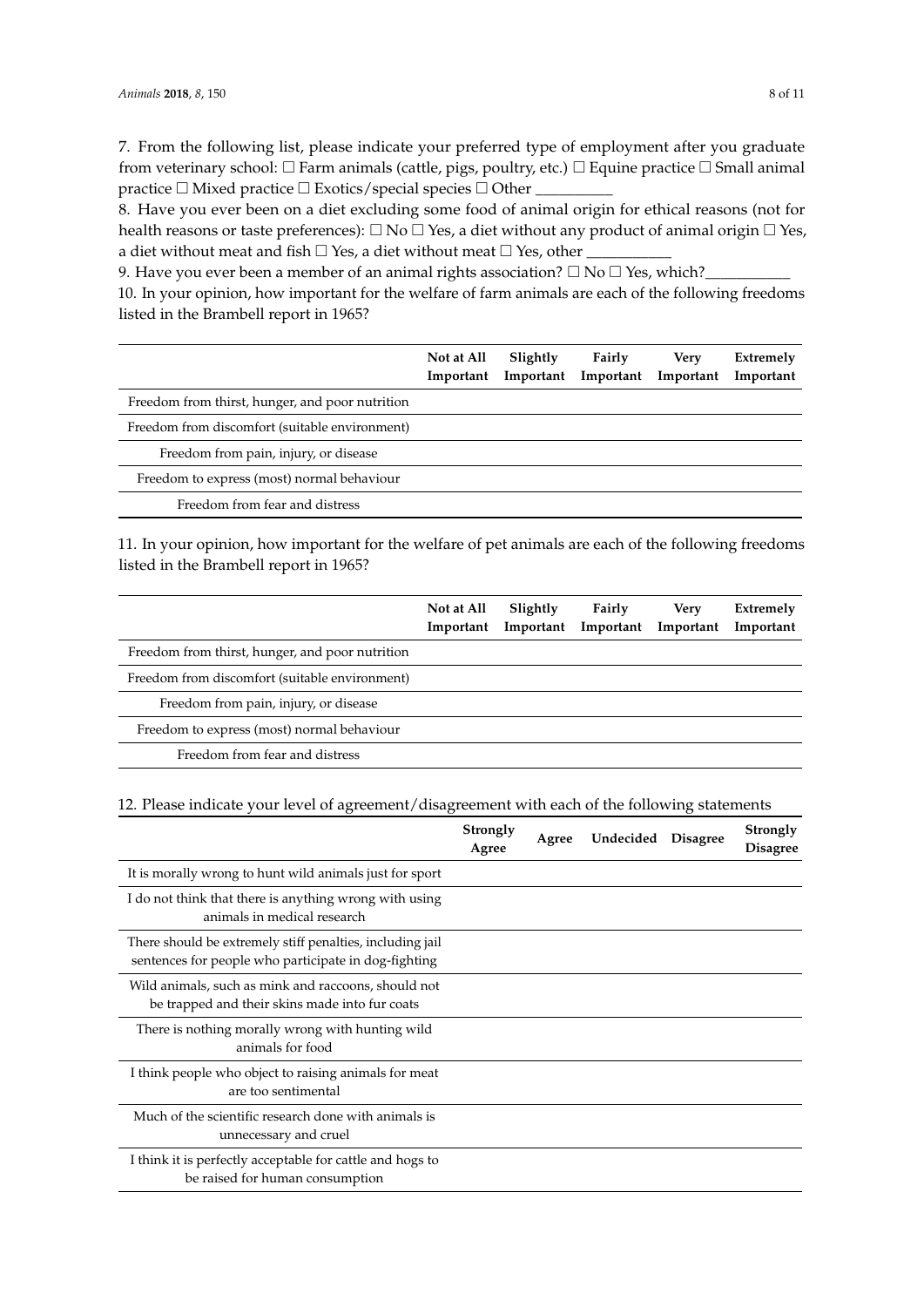|                                                                                                                                           | Strongly<br>Agree | Agree | Undecided Disagree | Strongly<br><b>Disagree</b> |
|-------------------------------------------------------------------------------------------------------------------------------------------|-------------------|-------|--------------------|-----------------------------|
| Basically, humans have the right to use animals as we<br>see fit                                                                          |                   |       |                    |                             |
| The slaughter of whales and dolphins should be<br>immediately stopped immediately even if it means<br>some people will be put out of work |                   |       |                    |                             |
| I sometimes get upset when I see wild animals in<br>cages in zoos                                                                         |                   |       |                    |                             |
| In general, I think that human economic gain is more<br>important than setting aside more land for wildlife                               |                   |       |                    |                             |
| Too much fuss is made over the welfare of animals<br>these days when there are many human problems that<br>need to be solved              |                   |       |                    |                             |
| Breeding animals for their skins is a legitimate use<br>of animals                                                                        |                   |       |                    |                             |
| Some aspects of biology can only be learned through<br>dissecting preserved animals such as frogs                                         |                   |       |                    |                             |
| Continued research with animals will be necessary if<br>we are to ever conquer diseases such as cancer, heart<br>disease and AIDS         |                   |       |                    |                             |
| It is unethical to breed purebred dogs for pets when<br>millions of dogs are killed in animal shelters each year                          |                   |       |                    |                             |
| The production of inexpensive meat, eggs, and dairy<br>products justifies maintaining animals under crowded<br>conditions                 |                   |       |                    |                             |
| The use of animals such as rabbits for testing the safety<br>of cosmetics and household products is unnecessary<br>and should be stopped  |                   |       |                    |                             |
| The use of animals in rodeos and circuses is cruel                                                                                        |                   |       |                    |                             |

## **References**

- <span id="page-8-0"></span>1. Harper, G.C.; Makatouni, A. Consumer Perception of Organic Food Production and Farm Animal Welfare. *Br. Food J.* **2002**, *104*, 287–299. [\[CrossRef\]](http://dx.doi.org/10.1108/00070700210425723)
- <span id="page-8-1"></span>2. Horgan, R.; Gavinelli, A. The Expanding Role of Animal Welfare within EU Legislation and Beyond. *Livest. Sci.* **2006**, *103*, 303–307. [\[CrossRef\]](http://dx.doi.org/10.1016/j.livsci.2006.05.019)
- <span id="page-8-2"></span>3. Bratanova, B.; Loughnan, S.; Bastian, B. The Effect of Categorization as Food on the Perceived Moral Standing of Animals. *Appetite* **2011**, *57*, 193–196. [\[CrossRef\]](http://dx.doi.org/10.1016/j.appet.2011.04.020) [\[PubMed\]](http://www.ncbi.nlm.nih.gov/pubmed/21569805)
- <span id="page-8-3"></span>4. Bastian, B.; Loughnan, S.; Haslam, N.; Radke, H.R. Don't mind meat? The denial of mind to animals used for human consumption. *Personal. Soc. Psychol. Bull.* **2012**, *38*, 247–356. [\[CrossRef\]](http://dx.doi.org/10.1177/0146167211424291) [\[PubMed\]](http://www.ncbi.nlm.nih.gov/pubmed/21980158)
- <span id="page-8-4"></span>5. Ostović, M.; Mesić, Z.; Mikuš, T.; Matković, K.; Pavičić, Z. Attitudes of veterinary students in Croatia toward farm animal welfare. *Anim. Welf.* **2016**, *25*, 21–28. [\[CrossRef\]](http://dx.doi.org/10.7120/09627286.25.1.021)
- <span id="page-8-5"></span>6. Hewson, C.J.; Baranyiová, E.; Broom, D.M.; Cockram, M.S.; Galindo, F.; Hanlon, A.J.; Hanninen, L.; Hewson, C.; Lexer, D.; Mellor, D.J.; et al. Approaches to teaching animal welfare at 13 veterinary schools worldwide. *J. Vet. Med. Educ.* **2005**, *32*, 422–437. [\[CrossRef\]](http://dx.doi.org/10.3138/jvme.32.4.422) [\[PubMed\]](http://www.ncbi.nlm.nih.gov/pubmed/16421823)
- <span id="page-8-6"></span>7. Dawson, L.C.; Dewey, C.E.; Stone, E.A.; Guerin, M.T.; Niel, L. A survey of animal welfare experts and practicing veterinarians to identify and explore key factors thought to influence canine and feline welfare in relation to veterinary care. *Anim. Welf.* **2016**, *25*, 125–134. [\[CrossRef\]](http://dx.doi.org/10.7120/09627286.25.1.125)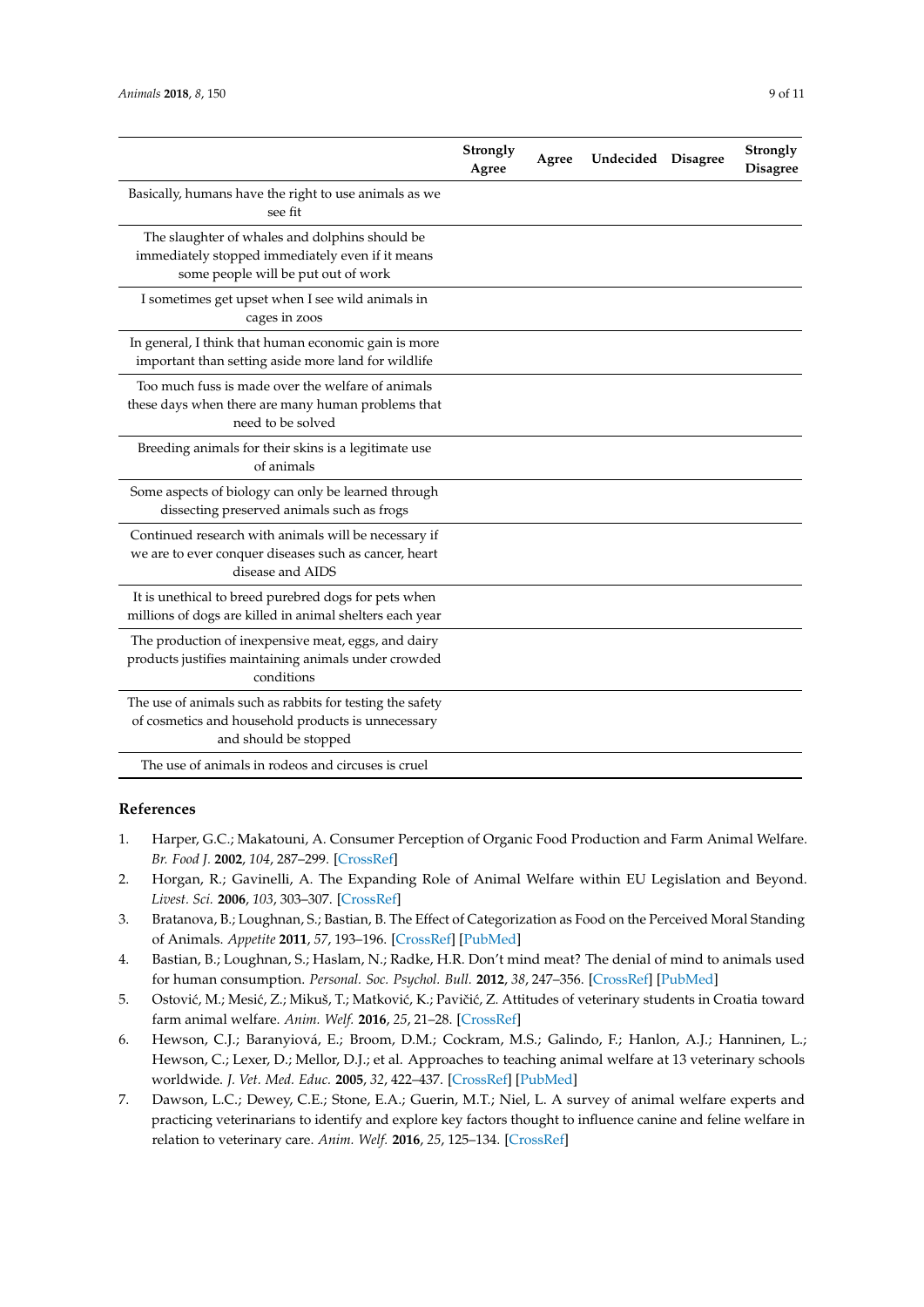- 8. Farrow, T.; Keown, A.J.; Farnworth, M.J. An exploration of attitudes towards pedigree dogs and their disorders as expressed by a sample of companion animal veterinarians in New Zealand. *N. Z. Vet. J.* **2014**, *62*, 267–273. [\[CrossRef\]](http://dx.doi.org/10.1080/00480169.2014.902340) [\[PubMed\]](http://www.ncbi.nlm.nih.gov/pubmed/24624976)
- <span id="page-9-10"></span>9. Gazzano, A.; Giussani, S.; Gutiérrez, J.; Ogi, A.; Mariti, C. Attitude toward nonhuman animals and their welfare: Do behaviorists differ from other veterinarians? *J. Vet. Behav.* **2018**, *24*, 56–61. [\[CrossRef\]](http://dx.doi.org/10.1016/j.jveb.2018.01.006)
- <span id="page-9-0"></span>10. Colombo, E.S.; Crippa, F.; Calderari, T.; Prato-Previde, E. Empathy toward animals and people: The role of gender and length of service in a sample of Italian veterinarians. *J. Vet. Behav. Clin. Appl. Res.* **2017**, *17*, 32–37. [\[CrossRef\]](http://dx.doi.org/10.1016/j.jveb.2016.10.010)
- <span id="page-9-1"></span>11. Cornish, A.R.; Caspar, G.L.; Collins, T.; Degeling, C.; Fawcett, A.; Fisher, A.D.; Freire, R.; Hazel, S.J.; Hood, J.; Johnson, A.J.; et al. Career Preferences and Opinions on Animal Welfare and Ethics: A Survey of Veterinary Students in Australia and New Zealand. *J. Vet. Med. Educ.* **2016**, *43*, 310–320. [\[CrossRef\]](http://dx.doi.org/10.3138/jvme.0615-091R2) [\[PubMed\]](http://www.ncbi.nlm.nih.gov/pubmed/27153506)
- <span id="page-9-2"></span>12. Serpell, J. Factors Influencing Veterinary Students' Career Choices and Attitudes to Animals. *J. Vet. Med. Educ.* **2005**, *32*, 491–496. [\[CrossRef\]](http://dx.doi.org/10.3138/jvme.32.4.491) [\[PubMed\]](http://www.ncbi.nlm.nih.gov/pubmed/16421833)
- <span id="page-9-3"></span>13. Hellyer, P.W.; Frederick, C.; Lacy, M.; Salman, M.D.; Wagner, A.E. Attitudes of veterinary medical students, house officers, clinical faculty, and staff toward pain management in animals. *J. Am. Vet. Med. Assoc.* **1999**, *214*, 238–244. [\[PubMed\]](http://www.ncbi.nlm.nih.gov/pubmed/9926017)
- <span id="page-9-21"></span>14. Paul, E.S.; Podberscek, A.L. Veterinary education and students' attitudes towards animal welfare. *Vet. Rec.* **2000**, *146*, 269–272. [\[CrossRef\]](http://dx.doi.org/10.1136/vr.146.10.269) [\[PubMed\]](http://www.ncbi.nlm.nih.gov/pubmed/10749039)
- <span id="page-9-4"></span>15. Hazel, S.J.; Signal, T.D.; Taylor, N. Can Teaching Veterinary and Animal-Science Students about Animal Welfare Affect Their Attitude toward Animals and Human-Related Empathy? *J. Vet. Med. Educ.* **2011**, *38*, 74–83. [\[CrossRef\]](http://dx.doi.org/10.3138/jvme.38.1.74) [\[PubMed\]](http://www.ncbi.nlm.nih.gov/pubmed/21805938)
- <span id="page-9-5"></span>16. Clarke, N.; Main, D.C.J.; Paul, E.S. Students' beliefs in animal sentience: No decline across veterinary education. *Vet. Rec.* **2017**. [\[CrossRef\]](http://dx.doi.org/10.1136/vr.104165) [\[PubMed\]](http://www.ncbi.nlm.nih.gov/pubmed/28213530)
- <span id="page-9-6"></span>17. Hojat, M.; Vergare, M.J.; Maxwell, K.; Brainard, G.; Herrine, S.K.; Isenberg, G.A.; Veloski, J.; Gonnella, J.S. The devil is in the third year: A longitudinal study of erosion of empathy in medical school. *Acad. Med.* **2009**, *84*, 1182–1191. [\[CrossRef\]](http://dx.doi.org/10.1097/ACM.0b013e3181b17e55) [\[PubMed\]](http://www.ncbi.nlm.nih.gov/pubmed/19707055)
- <span id="page-9-7"></span>18. Woloschuk, W.; Harasym, P.H.; Temple, W. Attitude change during medical school: A cohort study. *Med. Educ.* **2004**, *38*, 522–534. [\[CrossRef\]](http://dx.doi.org/10.1046/j.1365-2929.2004.01820.x) [\[PubMed\]](http://www.ncbi.nlm.nih.gov/pubmed/15107086)
- <span id="page-9-8"></span>19. Levine, E.D.; Mills, D.S.; Houpt, K.A. Attitudes of veterinary students at one US college toward factors relating to farm animal welfare. *J. Vet. Med. Educ.* **2005**, *32*, 481–490. [\[CrossRef\]](http://dx.doi.org/10.3138/jvme.32.4.481) [\[PubMed\]](http://www.ncbi.nlm.nih.gov/pubmed/16421832)
- <span id="page-9-9"></span>20. Herzog, H.; Betchart, N.S.; Pittman, R. Gender, sex role orientation and attitudes toward animals. *Anthrozoös* **1991**, *4*, 184–191. [\[CrossRef\]](http://dx.doi.org/10.2752/089279391787057170)
- <span id="page-9-11"></span>21. Cortina, J.M. What Is Coefficient Alpha? An Examination of Theory and Applications. *J. Appl. Psychol.* **1993**, *78*, 98. [\[CrossRef\]](http://dx.doi.org/10.1037/0021-9010.78.1.98)
- <span id="page-9-12"></span>22. Cohen, P.; Cohen, J.; Aiken, L.S.; West, S.G. The problem of units and the circumstance for POMP. *Multivar. Behav. Res.* **1999**, *34*, 315–346. [\[CrossRef\]](http://dx.doi.org/10.1207/S15327906MBR3403_2)
- <span id="page-9-13"></span>23. Galvin, S.L.; Herzog, H.A. Attitudes and dispositional optimism of animal rights demonstrators. *Soc. Anim.* **1998**, *6*, 1–11. [\[CrossRef\]](http://dx.doi.org/10.1163/156853098X00014)
- <span id="page-9-20"></span>24. Hills, A.M. The Motivational Bases of Attitudes toward Animals. *Soc. Anim.* **1993**, *1*, 111–128. [\[CrossRef\]](http://dx.doi.org/10.1163/156853093X00028)
- <span id="page-9-14"></span>25. Wells, D.L.; Hepper, P.G. Attitudes to animal use in children. *Anthrozoös* **1995**, *8*, 159–170. [\[CrossRef\]](http://dx.doi.org/10.2752/089279395787156338)
- <span id="page-9-15"></span>26. Driscoll, J.W. Attitudes Toward Animal Use. *Anthrozoös* **1992**, *5*, 32–39. [\[CrossRef\]](http://dx.doi.org/10.2752/089279392787011575)
- <span id="page-9-16"></span>27. Al-Fayez, G.; Awadalla, A.; Templer, D.I.; Arikawa, H. Companion animal attitude and its family pattern in Kuwait. *Soc. Anim.* **2003**, *11*, 17–28. [\[CrossRef\]](http://dx.doi.org/10.1163/156853003321618819)
- 28. Bandara, R.; Tisdell, C. Comparison of rural and urban attitudes to the conservation of Asian elephants in Sri Lanka: Empirical evidence. *Biol. Conserv.* **2003**, *110*, 327–342. [\[CrossRef\]](http://dx.doi.org/10.1016/S0006-3207(02)00241-0)
- <span id="page-9-17"></span>29. Shuxian, Z.; Li, P.J.; Su, P.F. Animal Welfare Consciousness of Chinese College Students: Findings and Analysis. *China Inf.* **2005**, *19*, 67–95. [\[CrossRef\]](http://dx.doi.org/10.1177/0920203X05051020)
- <span id="page-9-18"></span>30. Degeling, C.; Fawcett, A.; Collins, T.; Hazel, S.; Johnson, J.; Lloyd, J.; Phillips, C.J.C.; Stafford, K.; Tzioumis, V.; McGreevy, P. Students' opinions on welfare and ethics issues for companion animals in Australian and New Zealand veterinary schools. *Aust. Vet. J.* **2017**, *95*, 189–193. [\[CrossRef\]](http://dx.doi.org/10.1111/avj.12590) [\[PubMed\]](http://www.ncbi.nlm.nih.gov/pubmed/28555952)
- <span id="page-9-19"></span>31. Mohamed Azahar, F.A.; Mohd Fakri, N.M.R.; Mat Pa, M.N. Associations between Gender, Year of Study and Empathy Level With Attitudes towards Animal Welfare among Undergraduate Doctor of Veterinary Medicine Students in Universiti Putra Malaysia. *Educ. Med. J.* **2014**, *6*, e66–e73. [\[CrossRef\]](http://dx.doi.org/10.5959/eimj.v6i4.320)